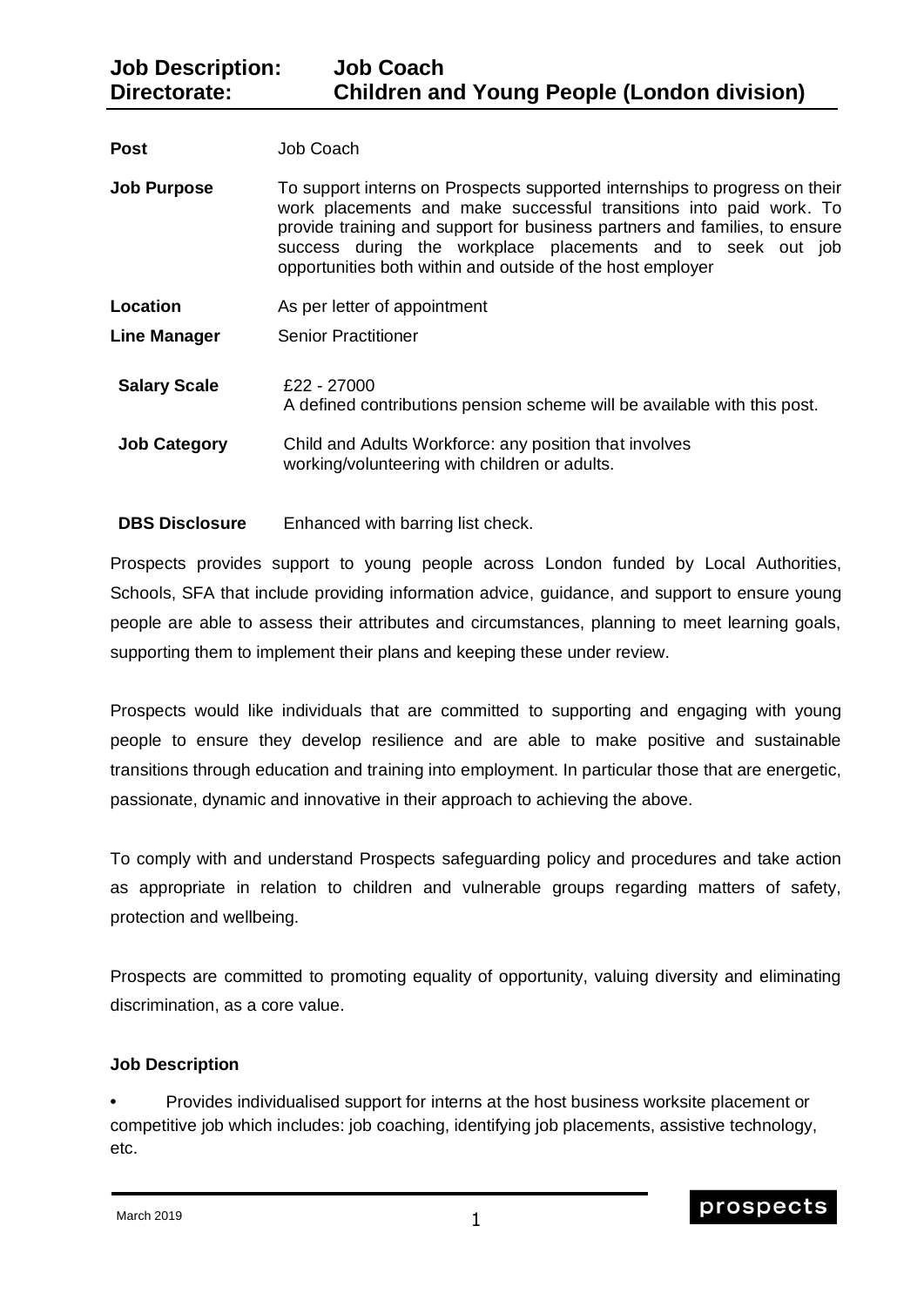- Attends host business induction to ensure student understanding and learning
- Works with managers and co-workers to educate on disability awareness
- Communicates with parents on a regular basis
- Visits students and give feedback to all team members
- Meets daily with tutor to discuss student progress

• Meets regularly with business liaison, managers and peer mentors to discuss student strengths and challenges, issues, progress, etc

• Works with tutor to plan events such as induction, information nights/Open days and graduation

• Works with other team members to provide internal and external marketing for business and community such as newsletter articles, website information, tours, community presentations, social media etc.

• Communicates effectively with the tutor, other job coaches, the senior practitioner, employers, co-workers, family members, and school and agency personnel as it relates to the student being trained.

• Perform specific job analysis, task analysis, and job matching activities.

• Carries out steps of job coaching plan with students and other parties as appropriate.

• Work with employers, families, job placement specialist, agency personnel, school personnel and other appropriate parties to problem solve issues related to training and employment.

• Train students in the areas of grooming, hygiene, communication, interviewing, and behaviour as they relate to successful employment.

• Provides travel training to job site if necessary.

• Communicates with tutor to make final decisions regarding any issues that may affect student success at a worksite rotation or competitive job site.

• Attends training provided

Participates in decision making process to identify and implement training strategies and/or services with other staff and host business staff.

• Adheres to and promotes standards of the host business and/or competitive work site in order to promote job productivity and efficiency.

- Submits and completes appropriate job coaching paperwork.
- Applies for Access to Work allowance on behalf of the students
- Provides basic information about benefits, work related expenses etc

March 2019

prospects